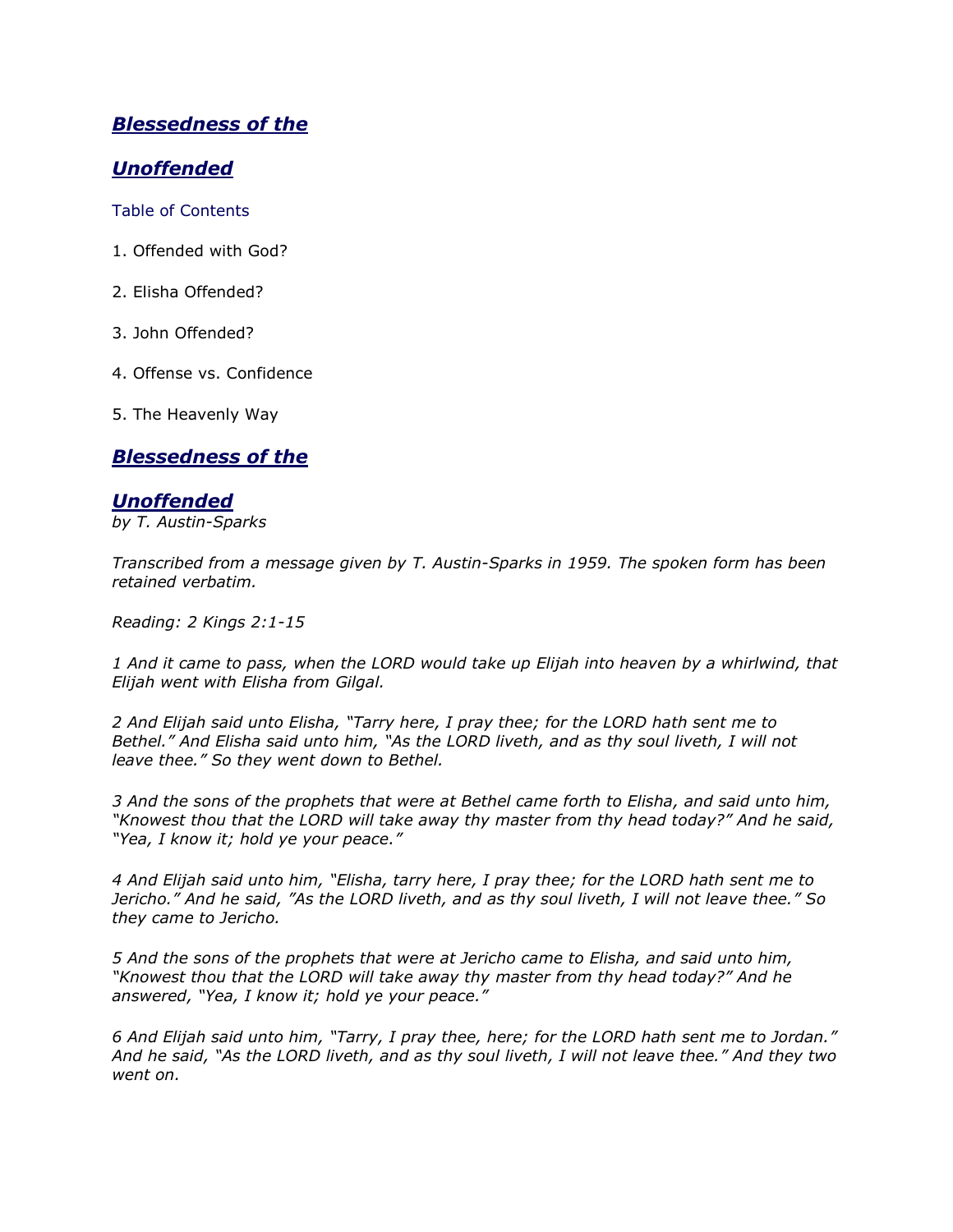*7 And fifty men of the sons of the prophets went, and stood to view afar off: and they two stood by Jordan.*

*8 And Elijah took his mantle, and wrapped it together, and smote the waters, and they were divided hither and thither, so that they two went over on dry ground.*

*9 And it came to pass, when they were gone over, that Elijah said unto Elisha, "Ask what I shall do for thee, before I be taken away from thee." And Elisha said, "I pray thee, let a double portion of thy spirit be upon me."*

*10 And he said, "Thou hast asked a hard thing: nevertheless, if thou see me when I am taken from thee, it shall be so unto thee; but if not, it shall not be so."*

*11 And it came to pass, as they still went on, and talked, that, behold, there appeared a chariot of fire, and horses of fire, and parted them both asunder; and Elijah went up by a whirlwind into heaven.*

*12 And Elisha saw it, and he cried, "My father, my father, the chariot of Israel, and the horsemen thereof." And he saw him no more: and he took hold of his own clothes, and rent them in two pieces.*

*13 He took up also the mantle of Elijah that fell from him, and went back, and stood by the bank of Jordan;*

*14 And he took the mantle of Elijah that fell from him, and smote the waters, and said, "Where is the LORD God of Elijah?" and when he also had smitten the waters, they parted hither and thither: and Elisha went over.*

*15 And when the sons of the prophets which were to view at Jericho saw him, they said , "The spirit of Elijah doth rest on Elisha." And they came to meet him, and bowed themselves to the ground before him.*

Turn to the gospel by Matthew, chapter 11 and verse 2:

*"When John heard in the prison the works of the Christ, he sent by his disciples, And said unto him, Art thou he that cometh, or look we for another? Jesus answered and said unto them, Go your way and tell John those things which ye do hear and see: The blind receive their sight, and the lame walk, the lepers are cleansed, and the deaf hear, the dead are raised up, and the poor have good tidings preached to them. And blessed is he whosoever shall find none occasion of stumbling in me."*

In the letter to the Hebrews, chapter 10 at verse 35:

*"Cast not away therefore your boldness, which hath great recompense of reward. For ye have need of patience, that, having done the will of God, ye may receive the promise."*

To revert to the old version of Matthew 11:6: "Blessed is he who shall not be offended in me." The blessedness of the unoffended. You will know that the word there "offend" or "offended" so frequently used in different connections in the New Testament, just means "a stumbling block". Literally: "Blessed is he who will not find Me to be a stumbling block" or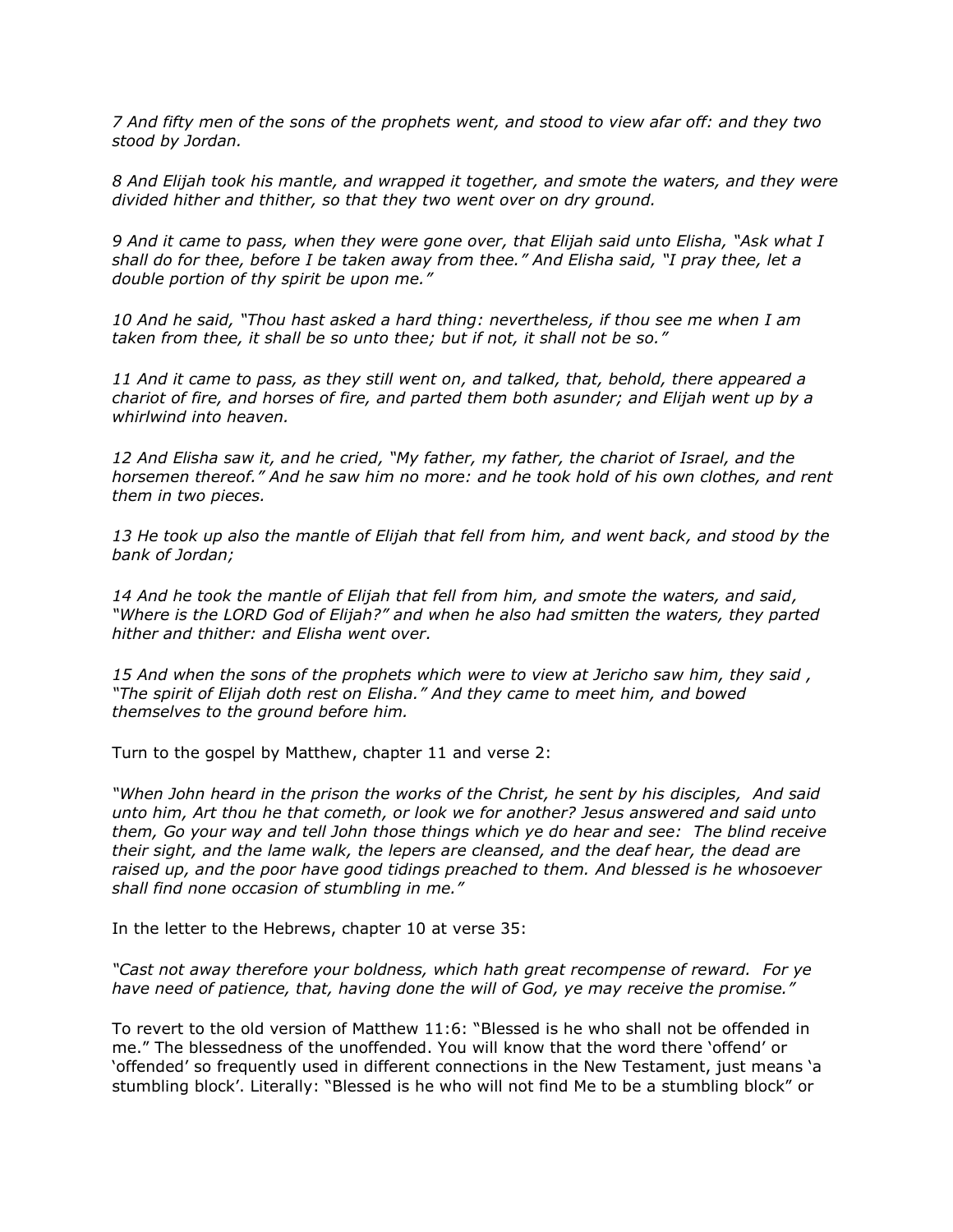"who will not stumble at Me". It is changed into the word "boldness" in the Revised and we shall see why in a moment or two.

#### **Offended with God?**

The first thing then to take note of is that the word of God does take account of the possibility of our being offended with Him. It does not say anywhere that that possibility should never arise and will never arise. The Lord has no where said that we shall never have any occasion for being offended with Him. He HAS indicated that there will be PLENTY of opportunity for so stumbling at Him, falling over Him, coming down because of Him - if you like: crashing because of Him. There will be plenty of occasion or opportunity for doing so. He has never said that it will never be so. It is as well for us to recognize that.

Temptation is never sin. We all are tempted in this as in many other ways. And as you know, temptation is only another word for trial, so it is translated in some places "trial". And there"s nothing wrong with trials, with being tried, if you like, with being tempted. And there will always be plenty of opportunity for being tempted to be offended with the Lord.

The Lord sent no word of rebuke to poor John the Baptist in the prison when he was perilously near to being offended with the Lord because of his situation. The Lord was not hard on John because of his question. He might, had He been another, have said, "But John, did you not point Me out as the Lamb of God? Did you not proclaim Me as the One, the Messiah? Haven"t you preached about Me to multitudes? Have you not made the strongest declarations and affirmations as to what you believed about Me? And here you"re asking a fundamental question about Me. John, what's gone wrong with you?" No, nothing like that. The Lord knows our frame, that we are dust. And the Lord, I"m saying, takes account of this ever present possibility, in our weakness, of being offended with Him. But he does attach to this matter a particular blessedness if we don"t crash over the Stumbling Block of His ways with us, "AND blessed is he whosoever shall not be offended in Me". There's the possibility, then as to the reasons for the possibility.

#### **Elisha Offended?**

I read that old story of Elijah and Elisha for one purpose only, just to get at one thing which is so common in our experience. It's no new thought, it has often been mentioned here, but note it again. It"s a strange story that, isn"t it? The strange behaviour of Elijah. It *DID* seem that Elijah was trying to put off Elisha, if you like: to reject him. Again and again he said, "You stay here, the Lord has sent me to so and so. You stay here." On the face of it, it looked as though he was being rejected, put aside, not wanted; just not wanted. And Elisha, had he been what some of us are and said, "Oh well, if you don"t want me then, alright! I"ll stay here. I"ll not go any further. It"s quite evident that you have no place for me any more, no room for me, I don't count... Alright, well, sorry but..." You see that's breached, that's being offended. Doesn"t it often look like that with the Lord? So often the ways of the Lord with us *COULD* be interpreted in that manner, the Lord doesn't seem to want us, He has no longer any interest in us, indeed He is relegating us to the place of the rejected. It seems that He is prepared to go on without us. We are not wanted  $-$  that's what it amounts to  $$ we are not wanted, the Lord doesn't want us! Have you ever interpreted His ways like that? That's a form of offendedness or stumbling at the Lord isn't it? A coming down by the strangeness of the Lord"s *SEEMING* willingness to do without us, to go on without us, to set us aside.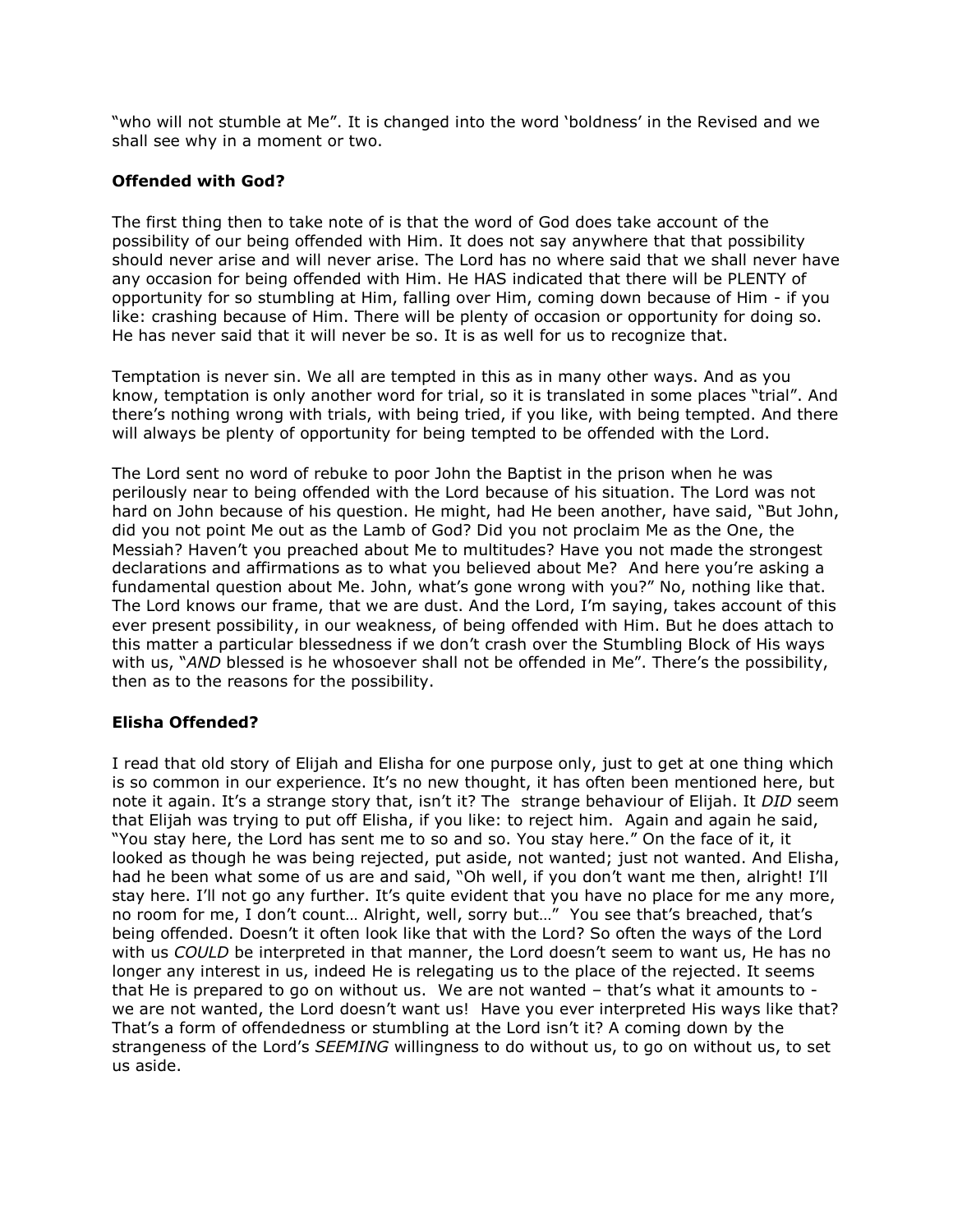Of course that"s not all the story of Elijah and Elisha or Elisha and Elijah, we"ll look at it again in a moment, but there's one way which we can be offended with the Lord: His seeming either loss or lack of interest in us and concern, *REAL CONCERN,* to have us. But, if we knew the truth about Elijah, he was far more concerned to have Elisha than he was to get rid of him. But he wanted him on certain terms, on the terms of a man who had demonstrated that nothing else mattered in life than fellowship with His Lord. From that, he was not going to be put off, even by the Lord Himself. If you like to translate the thing into relationship with the Lord, it would amount to this: "Lord, You may feel that You can do without me but I can't do without You and I'm not going to. You started this business and You"ve just got to go on with it till the end, I"m not going to let go." May it not be that that is something of very great importance to the Lord in relationship of a servant who is going to be useful to Him? He's proved that his Lord is after all his life; he can't be shaken off. Think about that.

### **John Offended?**

You have John the Baptist, here he is in prison. How utter John has been for the Lord! How he has poured himself out in the interests of Christ! How devoted: "Behold the Lamb of God! Behold the Lamb of God! He it is of Whom I said, There cometh one after me, the latches of whose shoes I am not worthy to unloose. He must increase, I must decrease." Here is devotion; devotion to his own abnegation, and now he is in prison. He is in prison, his ministry is cut off, his popularity is suspended if not ended, and in prison. The Lord seems to be doing nothing about it. Nothing about it? I think there's something in this, that when the Lord sent reply to John, told him of all the wonderful things that He was doing, in healing all manner of sicknesses, even to the raising of the dead; did He anticipate that if He'd stopped there John would have said "Yes, but why doesn't He do something for me? I"m the lone one, doing it for everybody, but not for me! A lot of people are getting His blessing and good, but I am left out!" How easy it is to be offended when we seem to be just *THE* one person who is overlooked. And just at that point, because perhaps the Lord anticipated that that is how John might have reacted, said, "And blessed is he that is not offended in Me" - covered Himself and perhaps helped John over His difficult style; the seeming indifference of the Lord, and the seeming favoritism or precedent, or selectiveness of the Lord - that He"s blessing here, there, and this one, that - but He leaves me out; forgets me.

#### **Offense vs. Confidence**

Or when you come to the letter to the Hebrews: "Cast not away your confidence which hath great recompense of reward" - I might stay with that word "confidence" just for a moment as you see it's translated in the Revised Version 'boldness' because it's the same word as is used of Peter and John in Acts 4 when they stood before the rulers, charged with filling all Jerusalem with their doctrine and they knew, they knew very well what kind of a place Jerusalem was, what they had done in Jerusalem to the Lord Jesus - the Spirit was there, for their destruction. But they stood before those self-same rulers and it says about the rulers, "When they beheld the boldness of Peter and John" that word "boldness" is the same word here as in the Authorized "confidence" and Revised "boldness". What was it? Their forthrightness! Their unreservedness! Their absence of uncertainty! Here they are, they're not wavering, they"re not, as we say, speaking with their tongue in their cheek as to what will happen to them if they are not very careful of what they say; being politic, diplomatic, carefully choosing their words lest they cause offence, or being very careful because they"re not so sure of their ground. The word here 'confidence' or 'boldness' is this; none of that!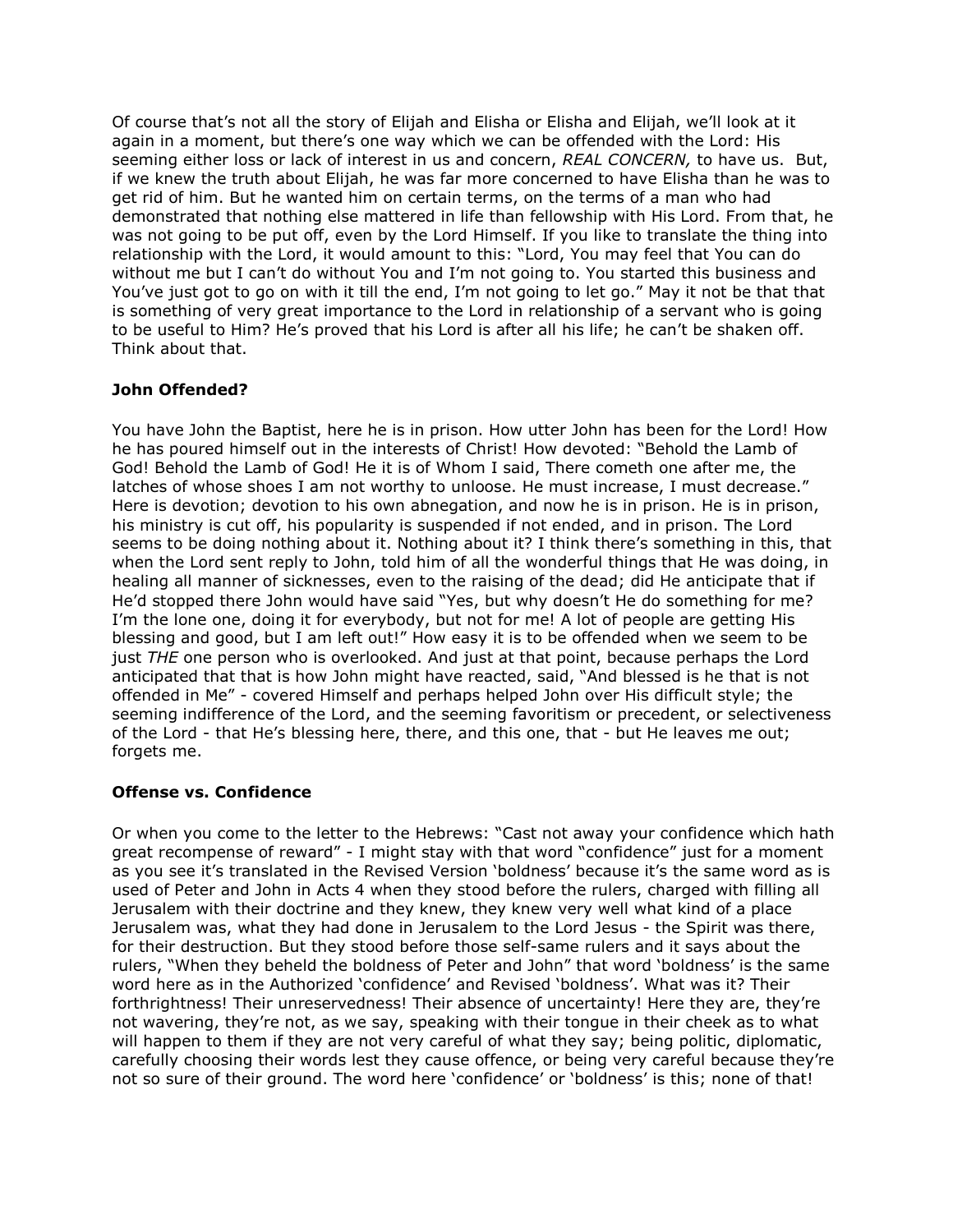They"ve got both their feet solidly down. They are speaking with assurance and confidence, they are forthright, they are not reserving anything. And to the Hebrews the word is "Cast not away your downright forthrightness, your certainty, your assurance, your confidence; cast it not away, it hath great recompense of reward". Now you see that you have to read the whole of this letter to the Hebrews in the light of that phrase alone, that clause alone. The whole context of this letter is over against much that was gnawing at the confidence of these Christians. There was, as we recently pointed out, the persecution. The writer reminds them of their early days when, at their beginnings, they suffered so great a contradiction, they suffered greatly at the beginning for their faith. Then they were confident, bold, assured, but the sufferings had increased, persecution, the activities of the Judaizers to undermine their confidence and faith in the Lord Jesus, the long delayed return of the Lord which they had been taught to expect at any time… all eating at their confidence.

These are some of the reasons for being offended, and you can add what you like to them probably find something in the Word of God which corresponds to anything that you like to add - there are plenty of grounds and reasons for being offended if you're going to be! But, the divine recompense: "And blessed is he that shall not be made to stumble or who shall not stumble, be offended, in Me." I ask you, was Elisha justified in the end in sticking to it? Forgive me, that sounds vulgar, was he justified in sticking to it, shall we say, to the bitter end? No bitter end of course!

Of course Elisha had somehow a shrewd idea of what was going to happen, "I know it" he said, "I know it, I know it, hold your peace!" But the point is that Elisha was not going to let go without getting something out of this for God; getting something out of this for God! He was the Lord's servant, he was Elijah's servant, he had got to carry on the testimony - great weight of responsibility was going to rest upon him - because of that, for that very reason, he was taken this testing way. *COULD* he, could he be put off? Could he be put off? And Elisha teaches us a lesson, oh, that we might learn it and be of the same spirit; to hold on: "Cast not away your confidence which hath great recompense of reward!" Elisha found that to be true and came into it.

This letter to the Hebrews lifts into view something very great at the end of the times of testing, doesn"t it? "Wherefore receiving a kingdom which *CANNOT* be shaken… "*RECEIVING* a kingdom which cannot be shaken! And, what you and I perhaps crave for, as much as anything in these days, is something that is substantial and unshakeable and sure and certain - the Rock. We are shaken, we're thrown about, everything is like that - often do wonder where we are, "Receiving a kingdom which cannot be shaken. Let us hold fast, let us hold fast the beginning of our confidence, firm unto the end. Cast not away your confidence."

#### **The Heavenly Way**

Of course we ought never to speak of things in the letter to the Hebrews without seeing the full context, reminding ourselves of it: the almost infinite difficulty of humans as we are, living a heavenly life, and walking a heavenly way on this earth. It is so utterly contrary to our nature. There is *NOTHING* in us by nature that helps us to walk a heavenly way, to have everything on a heavenly basis. Nothing at all, everything is against that: to come down to earth, to have what we can see, what is tangible, what is present. Our whole soul life wants it *NOW* and wants it in our hands; wants it as we can see it! Oh, this Heavenly Way of the letter to the Hebrews… the *HEAVENLY* way, partners in a Heavenly calling… it is unspeakably difficult to nature, it is contrary to nature, and we find all the way along, almost every day that this difficulty arises in some form or another.